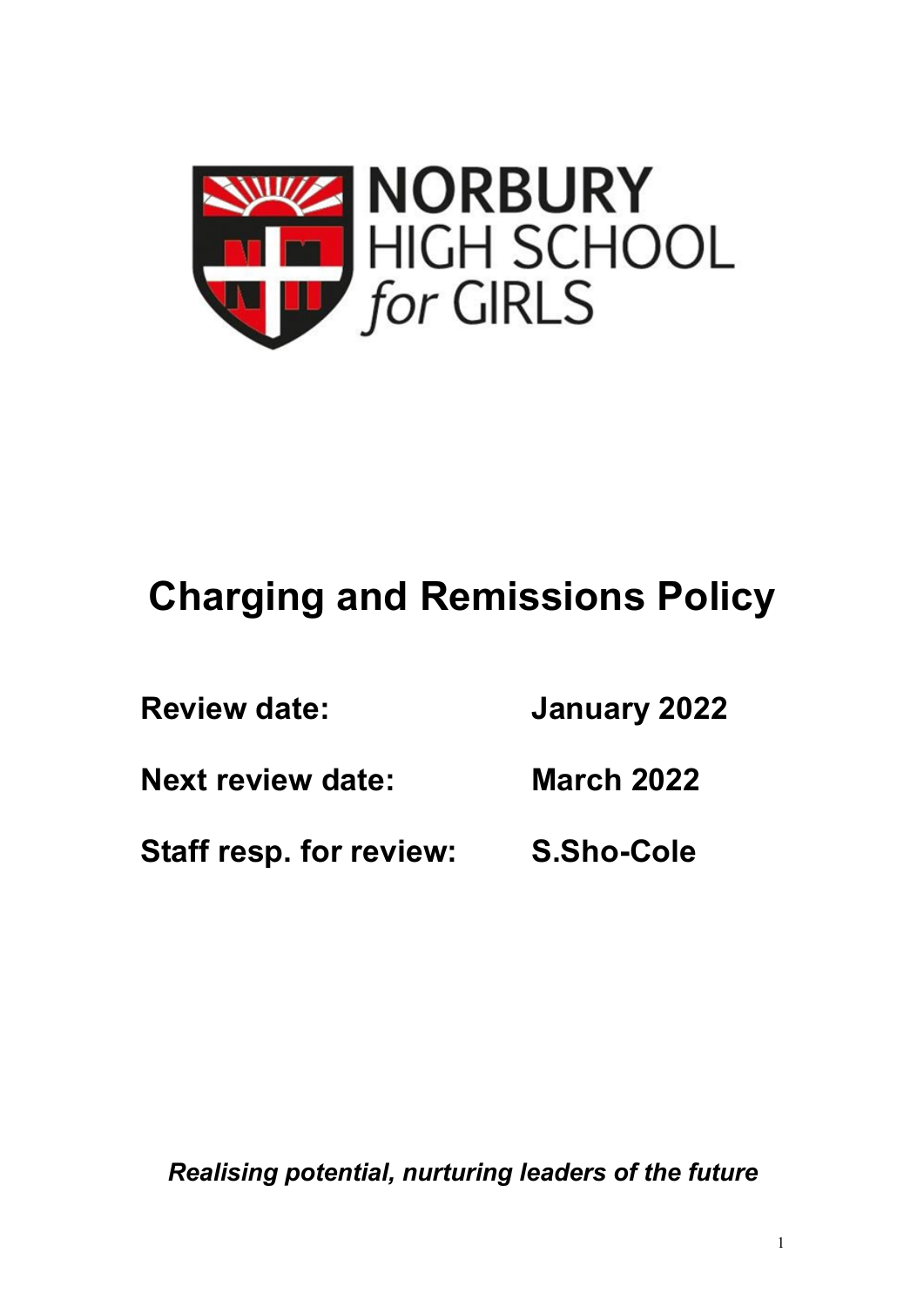## **CHARGING AND REMISSIONS POLICY**

Wherever possible, the school aims to ensure that no student is excluded from an activity because of an inability to pay on the part of the parent/carer.

While education provided entirely or mainly within school hours is free of charge, there are some exceptions to this (e.g. the provision of music tuition for specific instruments and costs relating to educational visits and trips). More information regarding these exceptions can be found below.

#### **Music tuition**

Please see Appendix 1 and Appendix 2 (below).

#### **Public examinations**

No charges will be made for entering students for public examinations set out in regulations. In certain circumstances, however, the school may charge fees relating to examinations:

- If a student re-sits an examination (in this case a small administration fee may be levied, in addition to the examination fee, at the discretion of the Examinations Officer and senior management)
- If a student re-enters coursework (in this case a small administration fee may be levied, in addition to the examination fee, at the discretion of the Examinations Officer and senior management)
- If a student requests a post-result enquiry, e.g. remarking, which results in a charge being made to the school by an examination board (if, however, the enquiry causes an increase in marks which affects the student's overall grade positively, this charge is refunded as the school is not charged by examination boards in such cases)
- If the examination is on the set list, but the student was not prepared for it at the school (in this case a small administration fee may be levied, in addition to the examination fee, at the discretion of the Examinations Officer and senior management)
- If the examination is not on the set list, but the school arranges for the student to take it (in this case a small administration fee may be levied, in addition to the examination fee, at the discretion of the Examinations Officer and senior management)
- If a student fails without good reason to complete the requirements of a public examination where the governing body or LEA originally paid or agreed to pay the entry fee
- Ex-students and staff entered for examinations will be charged all entry fees and a small administration charge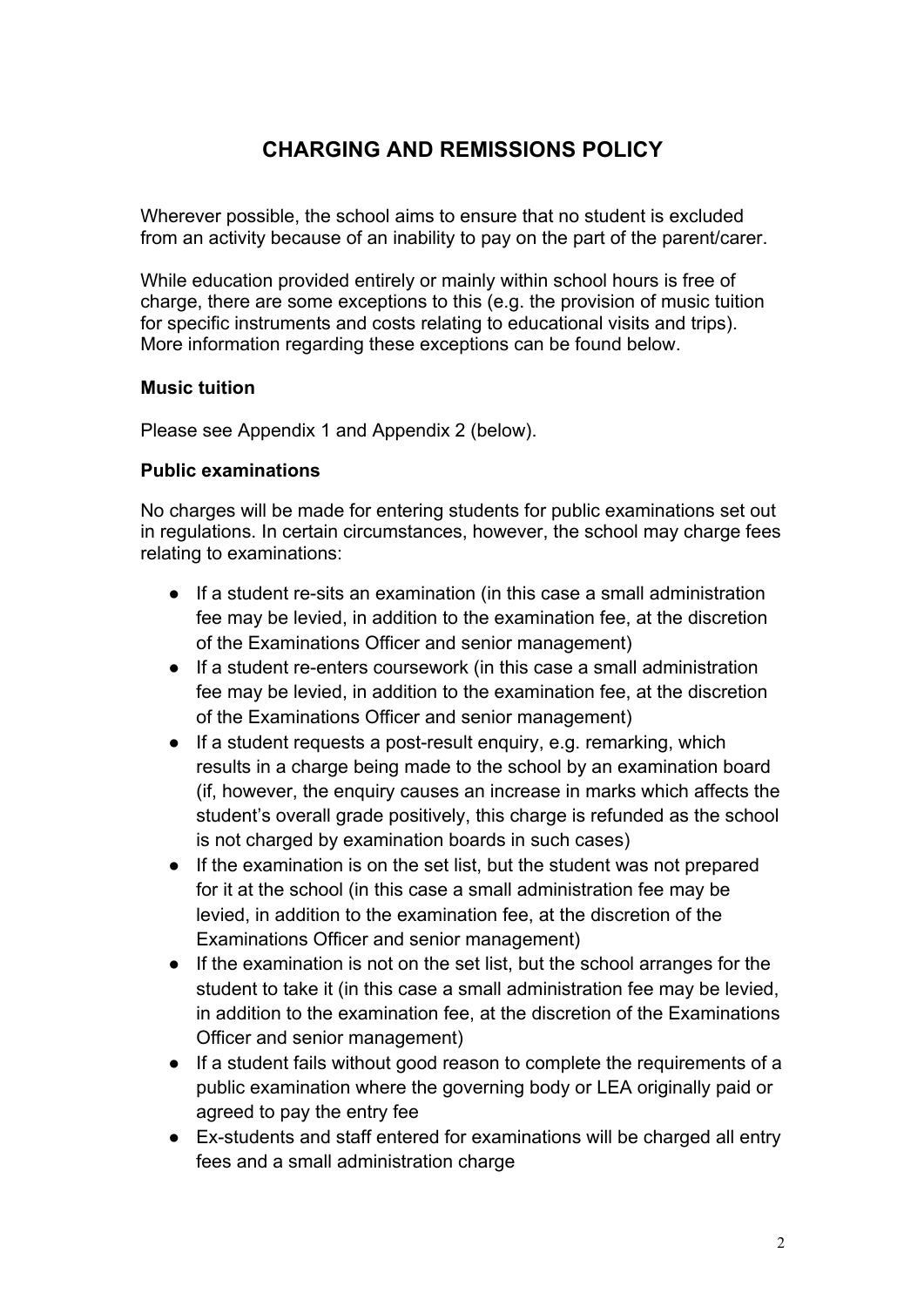#### **School trips and educational visits**

Parents may be asked for contributions to cover the costs (e.g. transport costs and entrance fees) of educational day trips. While no student will be prevented from going on a day trip on the grounds that their parents/carers are unable to make a contribution, the visit may have to be cancelled if insufficient parents are able to contribute.

Charges may be made for board and lodging during residential school trips. In such cases, these charges will not exceed the actual cost of the provision. Where the trip takes place outside school hours but is necessary because of the national curriculum or forms part of the syllabus for a prescribed examination the school is preparing the student for, the charges will be subsidised for students whose parents/carers have been entitled to free school meals in the last six years.

Where the trip is not necessary as part of the national curriculum and does not form part of the syllabus for a prescribed examination, the above remissions do not apply and all parents will be charged. However, parents may apply to the Pupil Premium fund manager for assistance with all or part of these costs (decisions regarding expenditure from the Pupil Premium are taken by the Headteacher).

The school may also decide to omit charges in full or in part for parents in circumstances of specific hardship; in such cases parents are invited to apply to the Headteacher, in confidence, for the remission of charges in part or in full.

For information specific to sixth form excursions please see Appendix 3.

#### **Ingredients and/or materials in practical subjects**

Voluntary contributions are sometimes requested.

#### **School Fund**

Parents are asked to make voluntary contributions to the School Fund. The fund is used to support the cost of taking students on trips as well as being used to benefit students in a range of other ways. The Headteacher approves all expenditure from the School Fund. The account is audited annually and spending is reviewed at least once per year.

#### **Damage/loss of equipment**

Students who damage or lose school equipment can be liable to being charged for doing so. Examples include damage to or loss of a piece of equipment (including text books) or damage caused to the school site through vandalism, graffiti, negligence, etc.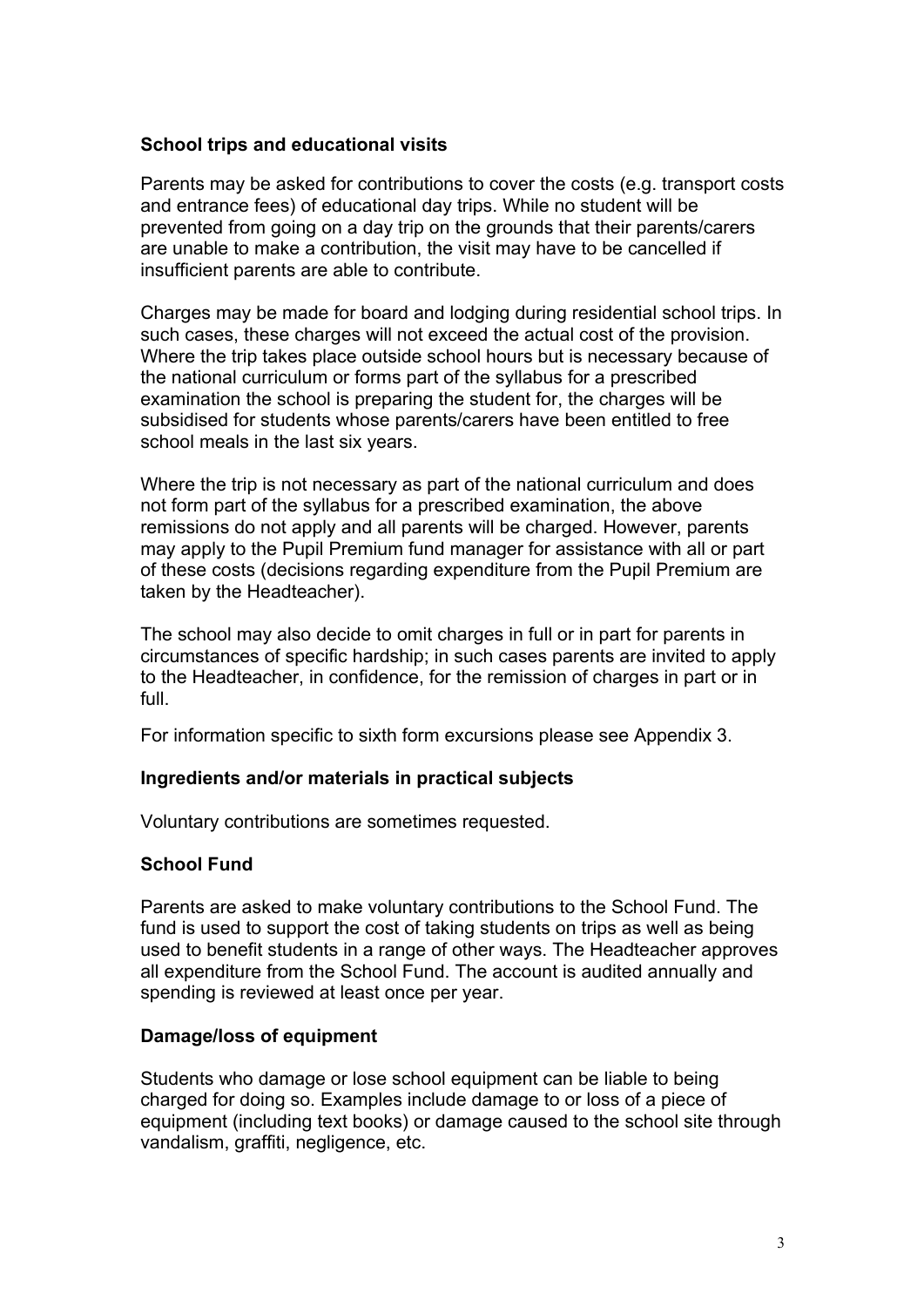#### **Lettings**

Charges will be made for the hire of school buildings. The school's Business Manager oversees lettings working with the Senior Finance Office and the Finance Team and the Site Team to service school lettings.

#### **Other charges**

The LRC occasionally charges for small items of stationery at cost price or less; these are purchased on a voluntary basis.

In certain circumstances the school may make other minor miscellaneous charges as necessary. In such circumstances parents will be informed in advance.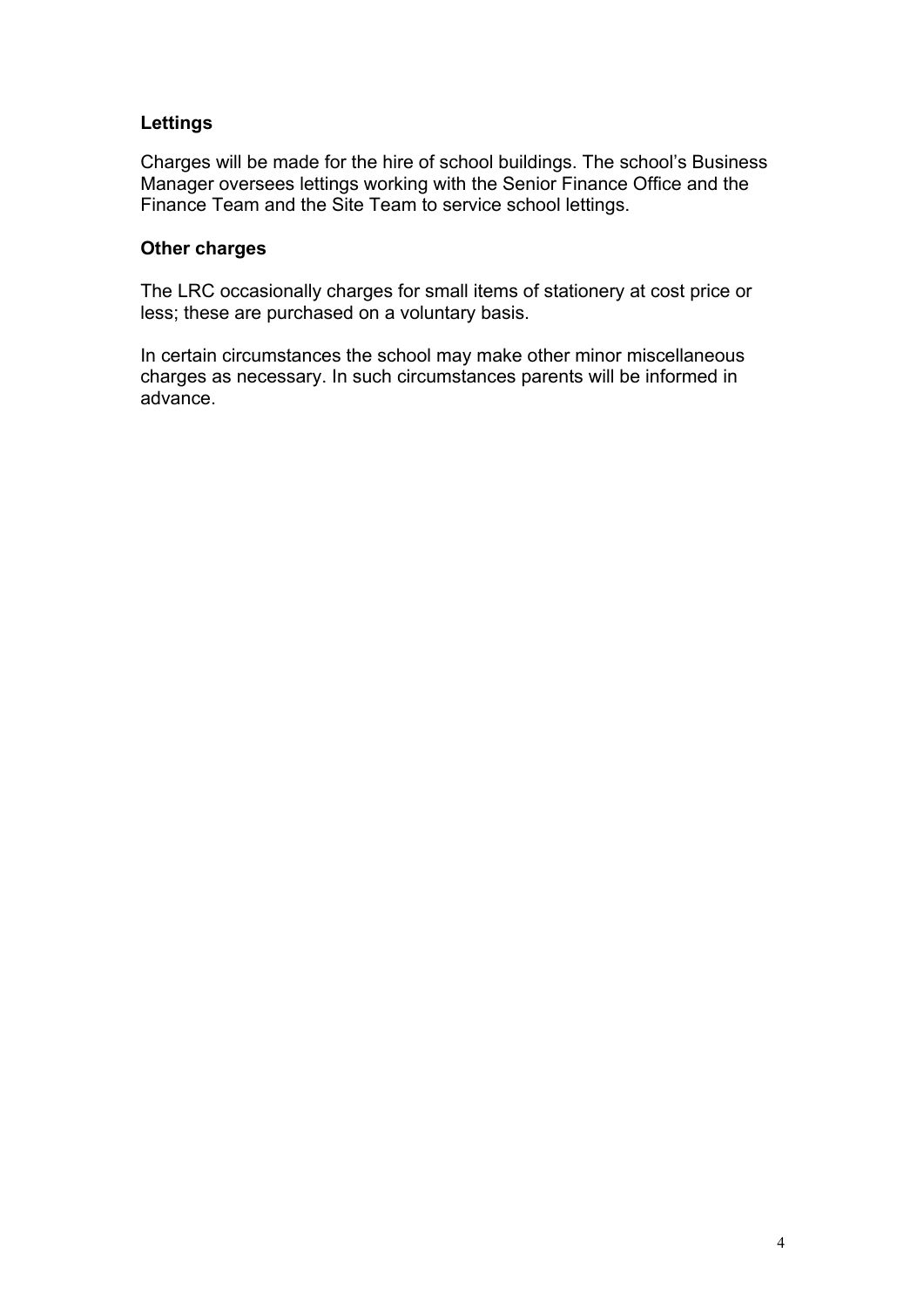### **Appendix 1: Instrumental and Vocal Lessons at Norbury High School for Girls**

Learning a musical instrument or having voice lessons can be an extremely rewarding activity. Studies have shown that learning a musical instrument helps with mathematics and English skills, as well as having a positive effect on students' transferable skills such as self-discipline, confidence, commitment and resilience.

#### **What is on offer?**

The music department at Norbury High School for Girls offers students and parents the opportunity to buy into additional individual or shared lessons in a range of instruments. These include:

Singing Violin Electric guitar Piano Bass guitar Acoustic guitar Drum kit Keyboard

If there is a particular instrument you wish your child to learn that is not currently included, please let us know as it might be possible to accommodate other instruments by special arrangement.

All our instrumental and vocal teachers are professional musicians with lots of teaching experience.

Teachers are happy to enter girls for graded Rock School, ABRSM, LCM Musical Theatre and both Trinity and Trinity Rock & Pop exams, but all of these exams do involve additional costs.

All of the exam boards we use are recognised by UCAS from Grade 6 and above, with points applicable for university applications, and are highly regarded by universities and employers alike.

#### **When are the lessons?**

Lessons are arranged on a rota basis so that students will have a lesson at a different time each week; the aim is to ensure students do not miss the same subject every week. Year 12 and 13 students will only be scheduled lesson times during their free periods or lunchtimes. No academic lessons should ever be missed. Unfortunately we are unable to guarantee this for all year groups, but every effort will be made to ensure no student persistently misses any one specific academic subject. Lesson times are posted on the Music Department's notice board each week and it is the student's responsibility to check their times carefully.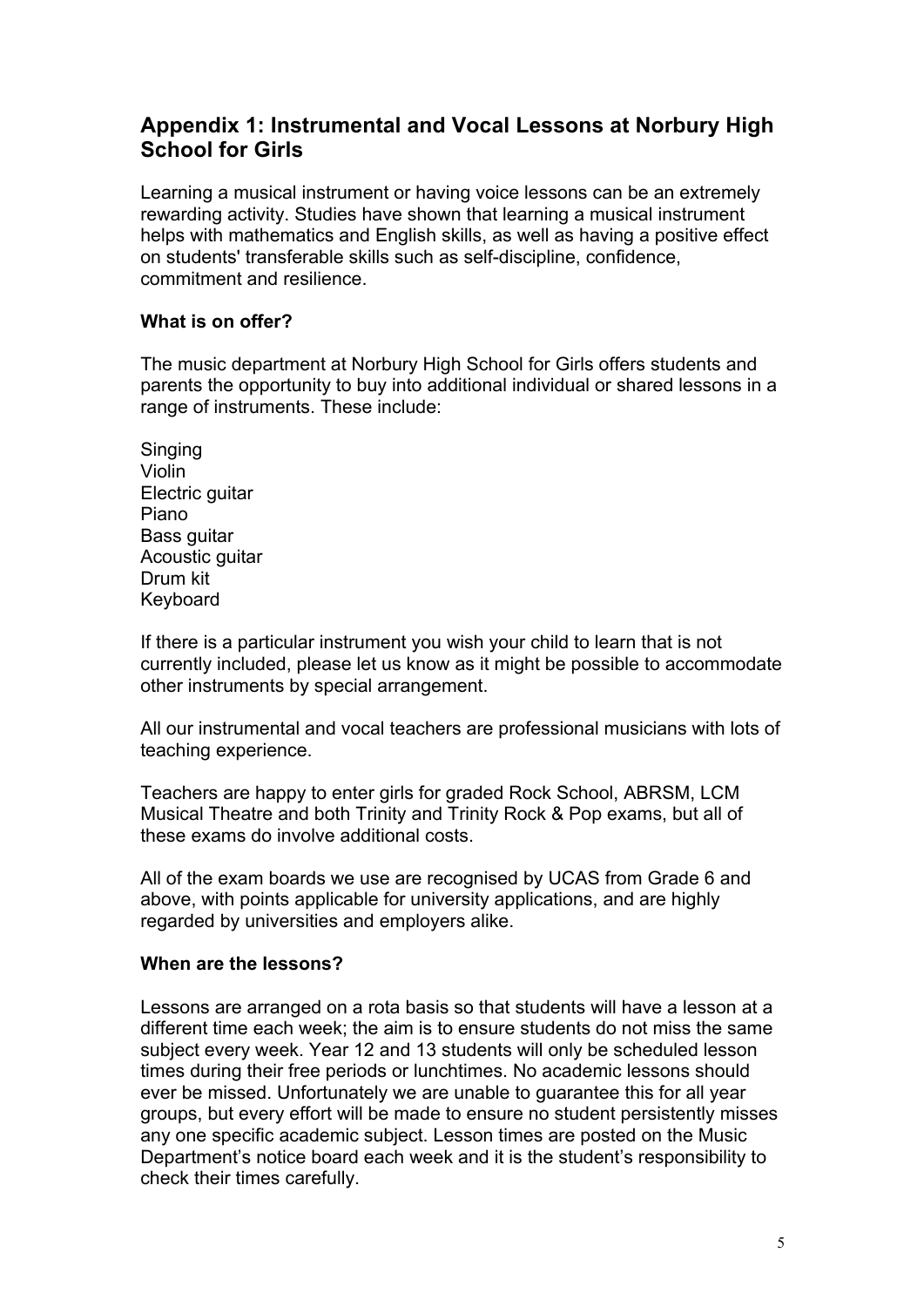If lessons are missed, refunds cannot be given but reminders are placed in registers (if attendance continues to be a problem a letter will be sent home advising how many lessons have been missed). If a student knows she is on a school trip or out of school for any reason then, providing her instrumental/vocal teacher is given **at least one week's notice**, the lesson can be rearranged.

#### **Online Lessons**

When lessons cannot be offered in school as usual, our teachers provide the same lessons online via Google Classrooms or Zoom. The timetables will be accessible to the students and scheduling of lessons will be exactly as it would be in school. Some teachers may prefer to offer the lessons outside the regular school day hours, but this cannot be expected or guaranteed. Unless a student does not have capacity to continue lessons remotely, and the teacher is informed that lessons cannot be continued whilst the school is not open, the same contract agreement remains the same. Teachers cannot be expected to reschedule missed lessons and the correct notice must be given if you wish lessons to terminate.

#### **Provision and insurance of instruments**

If your child wishes to have lessons, apart from a few spare violins, we are unable to supply instruments. We can, however, offer advice about hiring or buying instruments. If your daughter is having keyboard or piano lessons she will need a keyboard at home to practice on as a minimum requirement. Students wanting drum lessons may use the school kits to practice on.

If your child is bringing her own instrument to school please ensure you have adequate insurance to cover it for 'all risks.' The instrument can be kept within the Music Department during the day but the department and school **can accept NO responsibility for it**.

#### **Progress reports**

A report is issued each year to show the progress that your daughter has made. We also hold regular Chamber Concerts in which all girls having lessons are encouraged to perform for you, staff and other girls having instrumental or voice lessons; details will be provided during the year.

#### **Costs and payment**

Lessons at Norbury High School for Girls are arranged directly between parents and specialist teachers. Students pay for 10 lessons per term. As some terms are longer than others, the number of lessons given per term may vary, but students will still receive 30 lessons over the year. Students receiving free schools meals (FSM) will have fees reduced by up to one third (see costs in square brackets):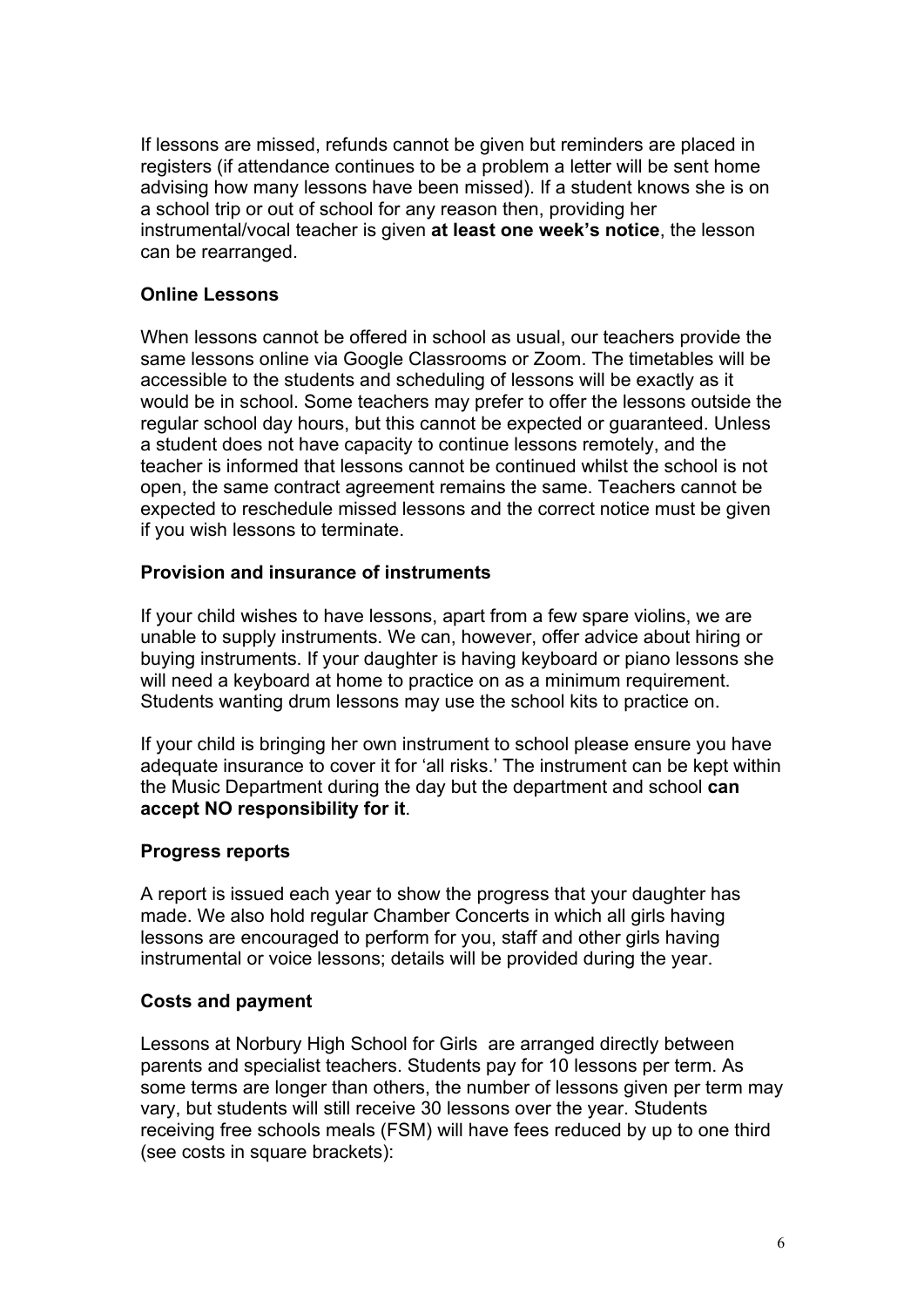20 mins individual tuition £116 per term [£77 FSM]

20 mins shared tuition £58 per child, per term [£38 FSM] 30 mins shared tuition £87 per child, per term [£58 FSM] 30 mins individual tuition £174 per term [£116 FSM] 40 mins individual tuition £232 per term [£154 FSM]

Unless your daughter is a complete beginner we recommend individual lessons. Paired lessons are available for all instruments **EXCEPT** piano.

The teachers issue invoices for payments in advance of each term and these clearly state a deadline for payment of the fees. Failure to meet this deadline could see your daughter lose her lesson time. Fees should be handed to either the Front Office staff, Music Department or to the teacher in person.

BACS is the preferred method of payments by most of our teachers, but if you are paying by cheque, the student's name should be clearly written on the reverse and can be post-dated to the first day of the term if required.

#### **Terminating lessons**

If you wish to terminate lessons a **MINIMUM** of five weeks' notice should be given **IN**

**WRITING** to Mr Brown or directly to the instrumental/vocal teacher. Your daughter cannot terminate the lessons herself – this must be done by a parent/guardian.

#### **Next steps**

If you wish to arrange for your daughter to have lessons please complete the attached form and return it to Mr Brown at the school. You are advised to do this as soon as possible in case demand exceeds available lessons. Please DO NOT send any money at this stage as you will be contacted by the teacher directly to arrange payment once the lessons have been arranged.

Should you wish to ask any questions about instrumental or vocal lessons please contact Mr Brown (Head of Music) by telephone or email

(m.brown@nhsg.org.uk).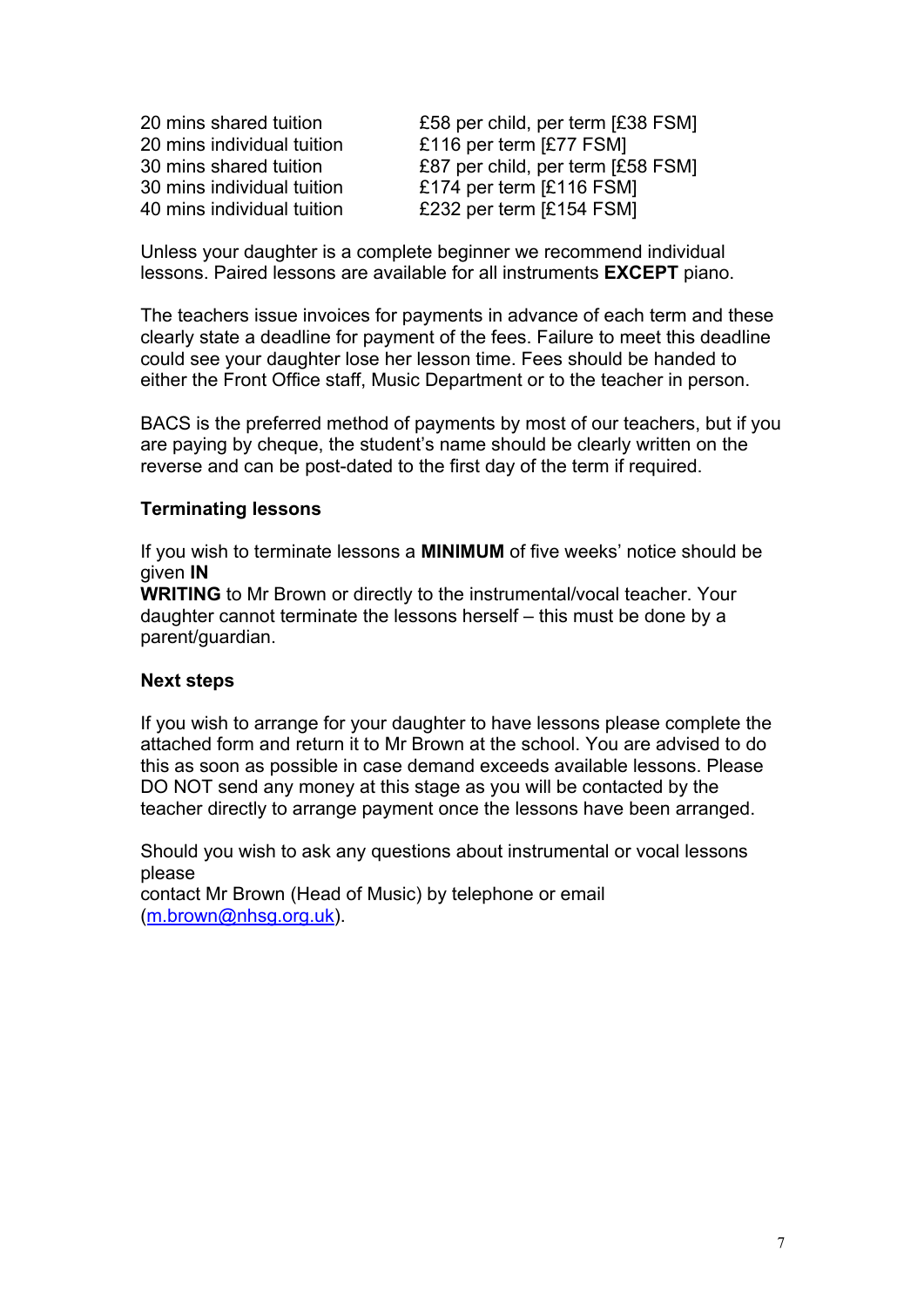# Appendix 2: Application Form for Instrumental/Vocal Tuition<br>at Norbury High School for Girls

INSTRUMENTAL/VOCAL TUITION APPLICATION FORM

| Student's name:                                          |
|----------------------------------------------------------|
| Form:                                                    |
| Parent's/carer's name:                                   |
| Address:                                                 |
| Postcode:                                                |
| Telephone:                                               |
| Mobile:                                                  |
| Email:                                                   |
| Which instrument (including voice) do you wish to learn? |
| Have you had lessons before on this instrument?          |
| If YES have you taken any music exams?                   |

Which?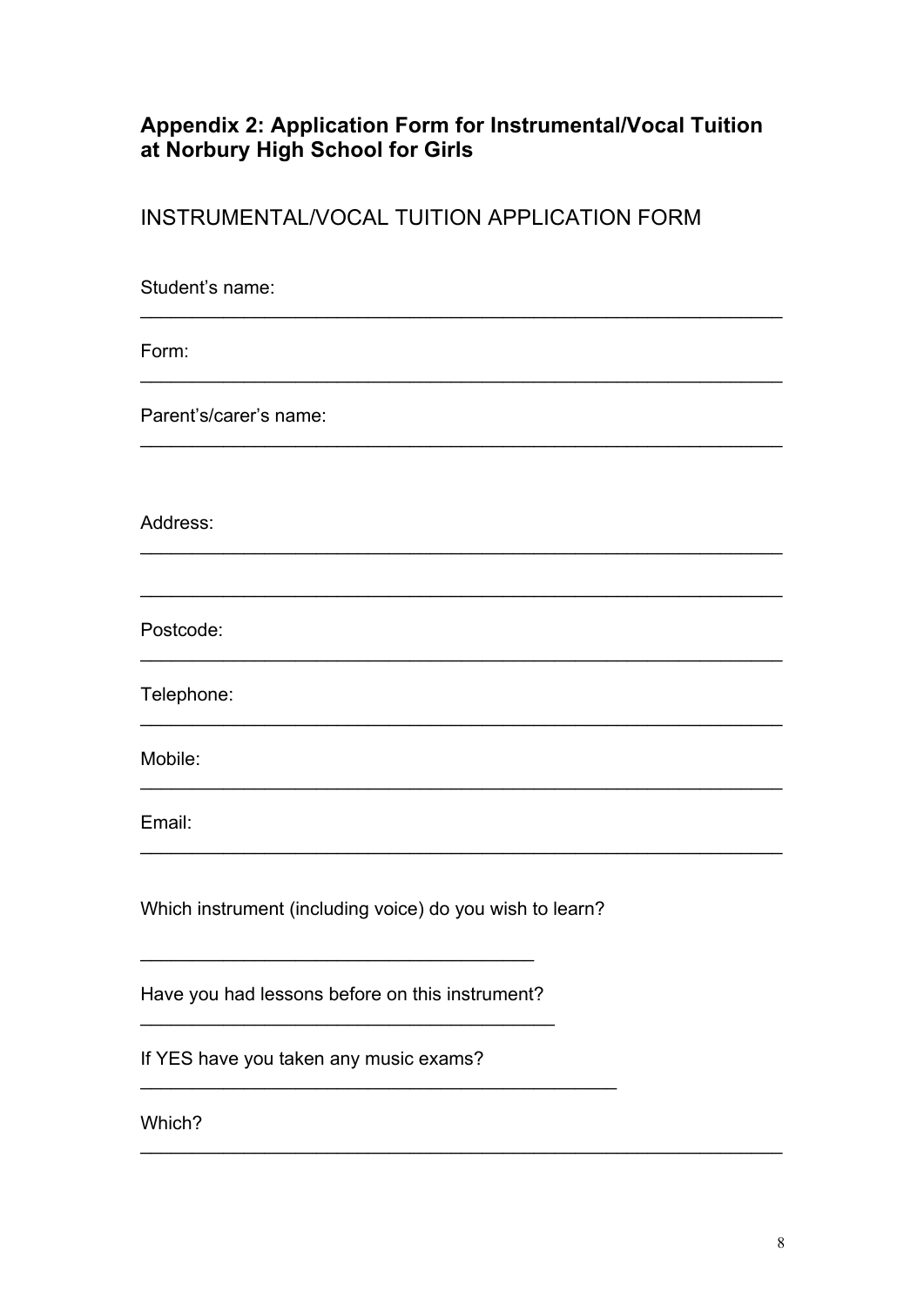#### PLEASE TICK THE LESSON TIME REQUESTED:

| Lesson length |            | Cost per term     | [FSM students]      |
|---------------|------------|-------------------|---------------------|
| 20 mins       | Sharing    | $£58$ (per child) | $[£38]$ per child)  |
| 20 mins       | Individual | £116              | [£77]               |
| 30 mins       | Sharing    | $£87$ (per child) | $[£58]$ (per child) |
| 30 mins       | Individual | £174              | E116                |
| 40 mins       | Individual | £232              | E154                |

By signing the form below you agree to the terms stated in Appendix 1. The main points of these are:

• Fees must be paid at the beginning of each term

• To terminate lessons, five weeks' WRITTEN notice MUST be given to the teacher with a copy to Mr Brown

• Students are responsible for checking their lesson times and attending their lessons promptly

• The teachers will not reimburse missed lessons

• Lessons can be rearranged due to school trips only if the student gives the teacher at least a week's notice

• Instruments can be left in the Music Department at school during the day BUT neither the school nor department can accept any responsibility for them

I have read and agree to the terms and conditions stated above:

Signed \_\_\_\_\_\_\_\_\_\_\_\_\_\_\_\_\_\_\_\_\_\_\_\_\_\_\_\_\_\_\_\_\_\_\_\_\_\_\_\_\_\_\_\_\_\_\_

Date \_\_\_\_\_\_\_\_\_\_\_\_\_\_\_\_\_\_\_\_\_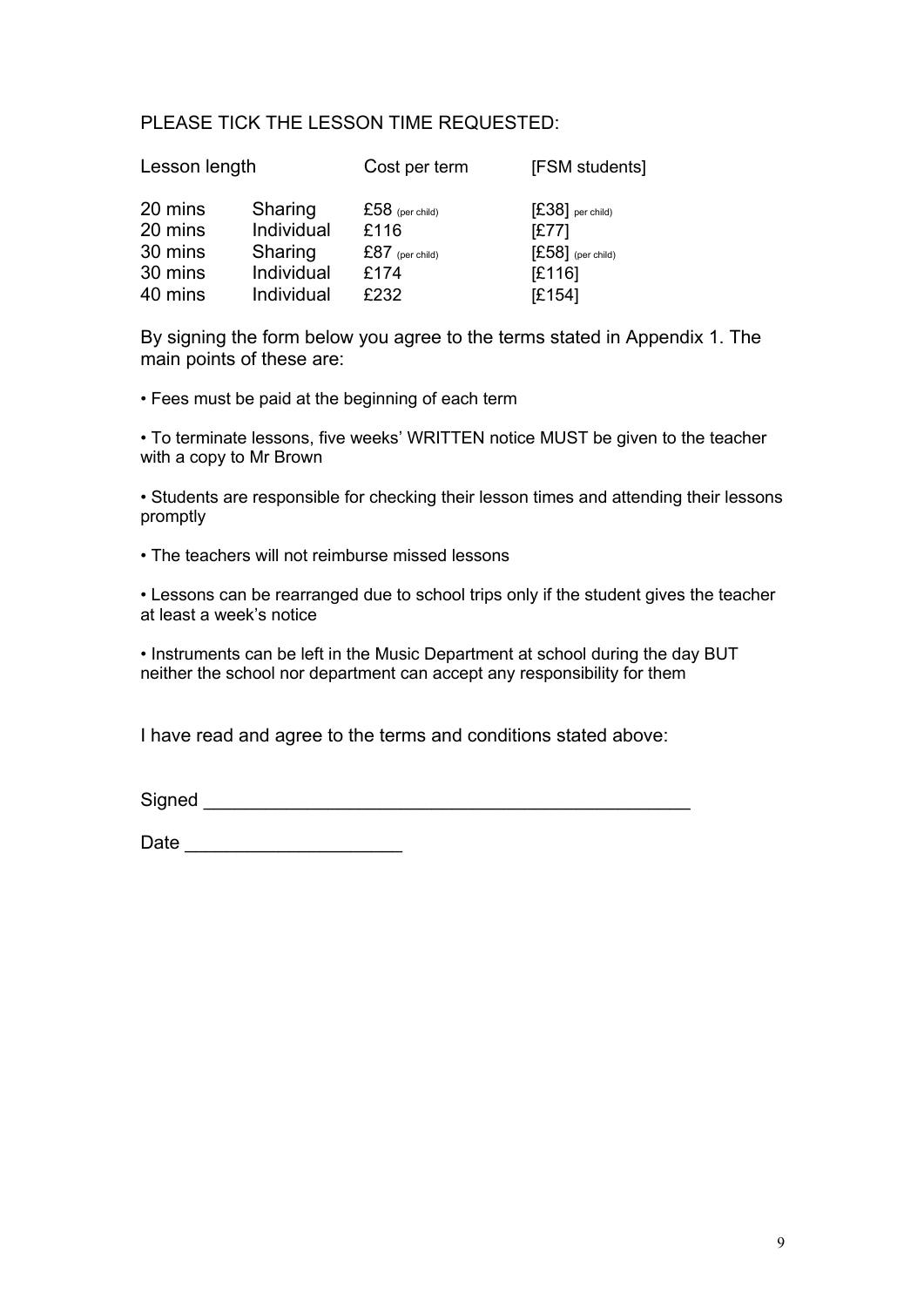## **Appendix 3: Year 12 Excursions and Costs**

When students start studying at sixth form level there are a number of associated costs such as charges for textbooks and trips. The cost of textbooks varies from subject to subject but we ask all students and parents/carers to bear in mind that the average can be around £15-25 and that each subject will require at least one book.

We understand that some students and their families may experience financial difficulty in meeting these expenses and wish to highlight the existence of the 16-19 bursary fund. Any student who successfully applies for either a full bursary or a discretionary bursary from the 16-19 bursary fund will be able to access funding to cover the costs of textbooks and trips (see Appendix 4 for more information). The bursary is only available to students meeting specific criteria.

This scheme will be fully explained during the first week of the autumn term and paperwork will be distributed in September. There will be an opportunity to bring in bursary paperwork during the Sixth Form parents information evening at the end of September. Please email Ms Nicholls & Mr Choudhry if you have any queries about the bursary or trip costs: s.nicholls@nhsq.org.uk and z.choudhry@nhsg.org.uk.

As part of Norbury High School for Girls's Sixth Form programme, every student in Year 12 will take part in several trips. The trips provide students with a range of opportunities that will support them in the transition to post-16 education and also provide essential information, advice and guidance about future pathways.

#### **Trips Programme**

In the spring term (date to be confirmed), the school will be given access to the UCAS Higher Education Convention (normally held at Olympia, Kensington). After registration, students will board a train to Kensington Olympia station from Norbury and then walk to National Hall for the London Higher Education Convention. This will give students the opportunity to look around the exhibition and gather information about enrolling in higher education. At the end of the visit students will be registered and allowed to return home unaccompanied. This visit provides students with a one-time opportunity to talk to representatives from over 80 different higher education institutions offering over 40,000 courses. These conventions consistently attract over 300 exhibitors (including universities, colleges, charities, gap year companies and recruiters) all united in their aim to inform and advise 16-17 year olds on their future options. The UCS Events website (www.ucasevents.com) contains information about the convention and who will be exhibiting.

In the summer term (date to be confirmed), a trip to a university is planned to help inform students about university options. It is anticipated the visit will motivate students to think about their future studies and careers and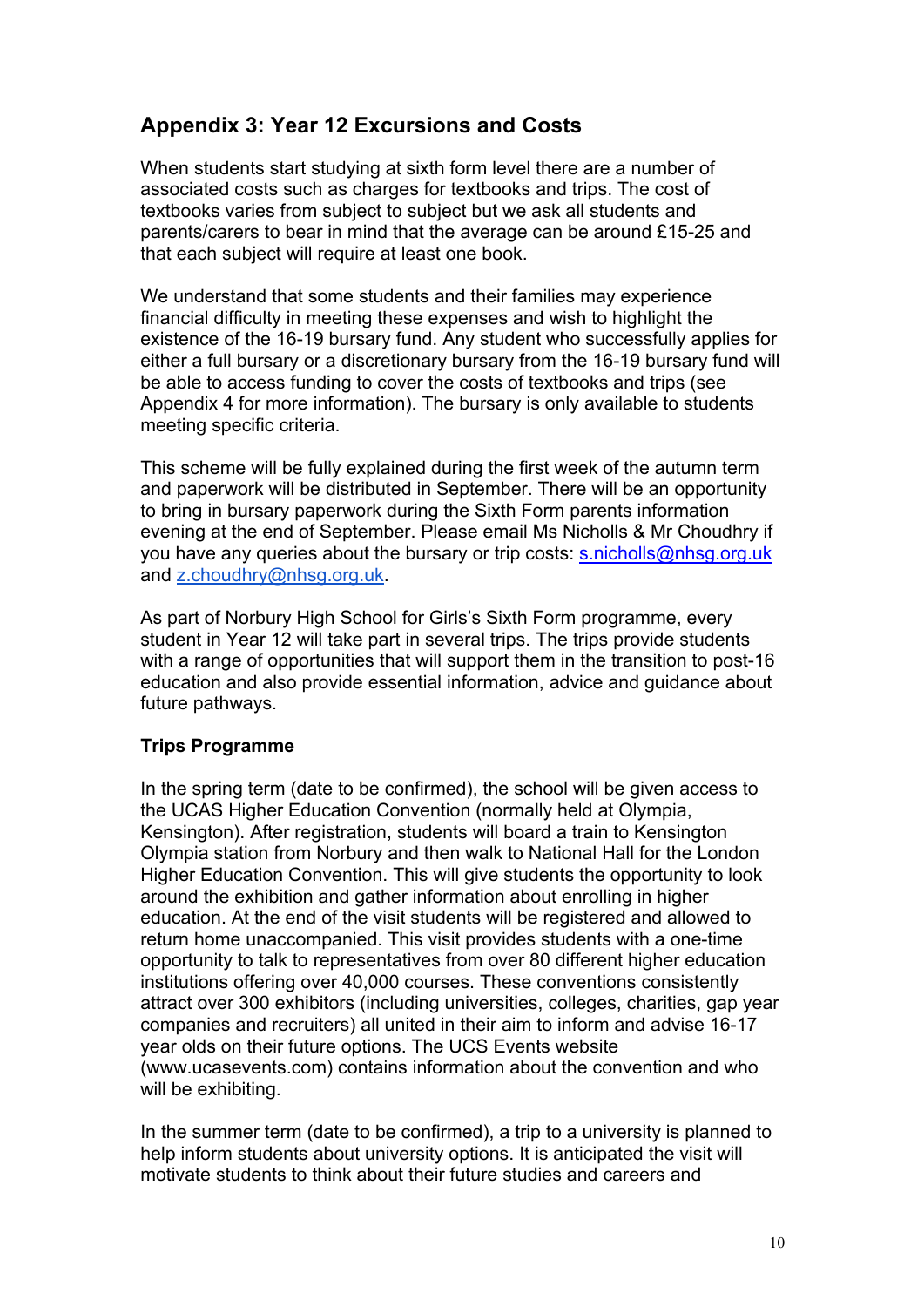encourage them to achieve the best possible grades in their studies. We will travel to and from the university by coach. There will be opportunities for students to discuss any questions they may have regarding qualifications required for specific professions as well as general issues concerning university life. In addition, we hope to secure a Personal Statement Masterclass which will be very beneficial to all students completing university or job applications.

All trips will be supervised by Norbury High School for Girls staff. Before each trip an additional information sheet will be distributed to ensure students and parents/carers are reminded of timings and details. Completing the permission slip attached to this letter grants permission for your child to attend all three trips. It is very important that you keep the school informed of any changes in emergency contact details or medical conditions throughout the year.

Please contact Ms Nicholls using the email address above if you have any queries about this.

Yours faithfully,

Mr Choudhury (Head of year 13) Ms Nicholls (Head of Year 12)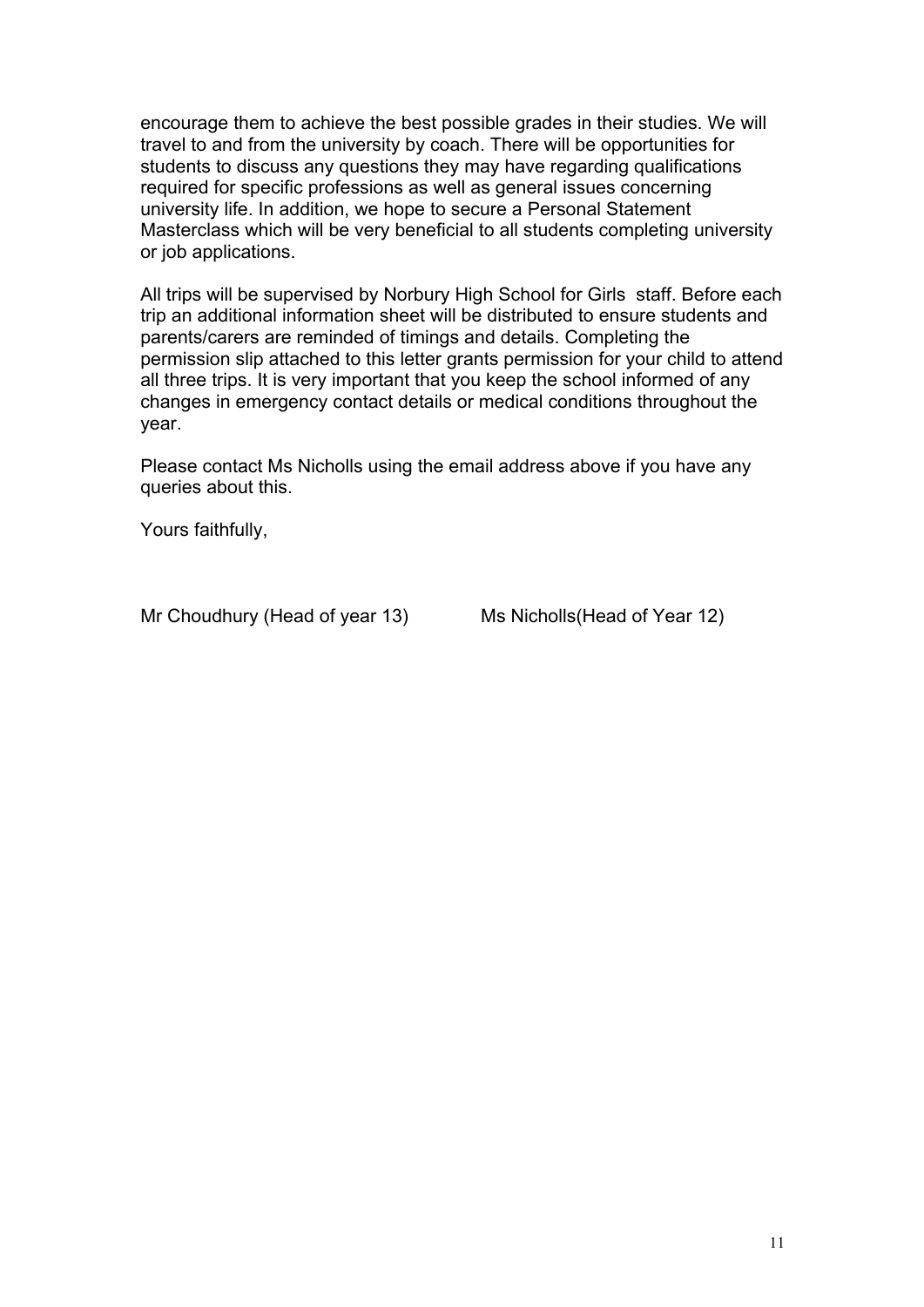#### **SIXTH FORM EXCURSIONS PARENTAL CONSENT FORM**

I wish my child [NAME]… ………………………………………………………… to be allowed to take part in all sixth form trips explained in this letter.

Having read the information sheet I agree with them taking part in the activities described and understand that they will travel home unsupervised for the trips where applicable. I understand that, while the school staff in charge of the party will take all reasonable steps to care for the students, unless they are found to be negligent, they cannot be held responsible for any loss, damage or injury suffered by my son/daughter arising during or out of the visit. I therefore agree to indemnify Norbury High School for Girls , its employees and agents against all liability for injury, loss to person or persons including death and damage to property, legal expenses and direct consequential losses or damage due to the acts or default of my son/daughter.

I confirm that my child is medically fit to undertake these visits. I consent to any emergency medical treatment necessary during the course of the visit.

Name of Emergency Contact .........................................................................

Relationship to Student ..................................................................................

Emergency Contact Number ……………………………………………………..

Please give details below if your son/daughter suffers from any condition which you feel the party leader should be aware of or takes any medication which will be needed on the trips. PLEASE NOTE THAT, IN SOME CASES (E.G. EPI-PENS AND INHALERS), STUDENTS ARE ASKED TO PROVIDE SPARE, LABELLED SETS FOR STAFF FOR THEIR OWN SAFETY.

………………………………………………………………………………………… ………………………………………………………………………………………… ………………………………………………………………………………………… …………………………………………………………………………………………

Under no circumstances will students be taken out on a visit unless this consent form is completed, includes an emergency contact name and number and is returned prior to the visit.

| Address (including postcode): |  |
|-------------------------------|--|
|                               |  |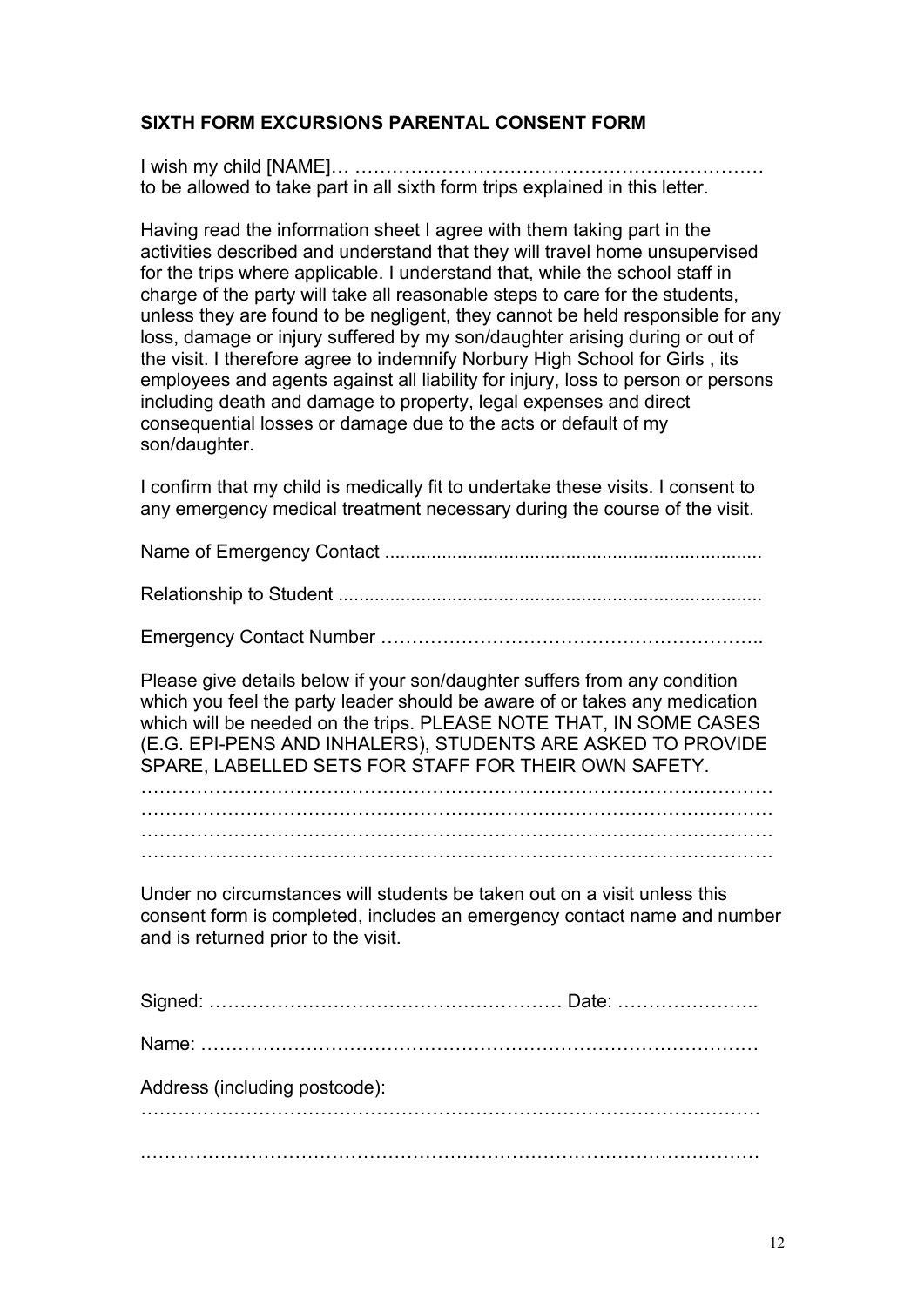## **Appendix 4: 16-19 Bursary Fund at Norbury High School Policy Statement**

#### **Introduction**

The 16 to 19 Bursary Fund is money the government has given to local authorities, schools, colleges and other education and training providers (education institutions) to give to students who need financial help to stay in education.

There are two types of 16 to 19 bursaries:

- A **vulnerable bursary** of up to £1,200 a year for young people in one of the defined vulnerable groups
- A **discretionary bursary** that institutions award to meet individual needs. For example, for transport, meals, books and equipment

Norbury High School for Girls is responsible for managing both types of bursary.

#### **Eligibility**

To get either of the two bursaries in the 2020 to 2021 academic year you must meet the requirements for age, study and residency.

#### **Age**

You must be aged:

- over 16 at 31 August 2020
- under 19 at 31 August 2022

If you aged over 19 you won't be eligible for the bursary but may be able to get other support for older students. Student support services will tell you what you can apply for.

#### **Study**

You can be studying full or part time. The amount of time you're studying will be looked at when deciding if you will get a payment and how much you will get.

#### **Residency**

You must meet the residency requirements for enrolment.

#### **How to apply**

- To apply you need to contact Ms Nicholls (Sixth Form Pastoral Leader); she will tell you what to do
- You should apply as soon as you know where you're going to study
- The sooner you apply, the sooner your support can start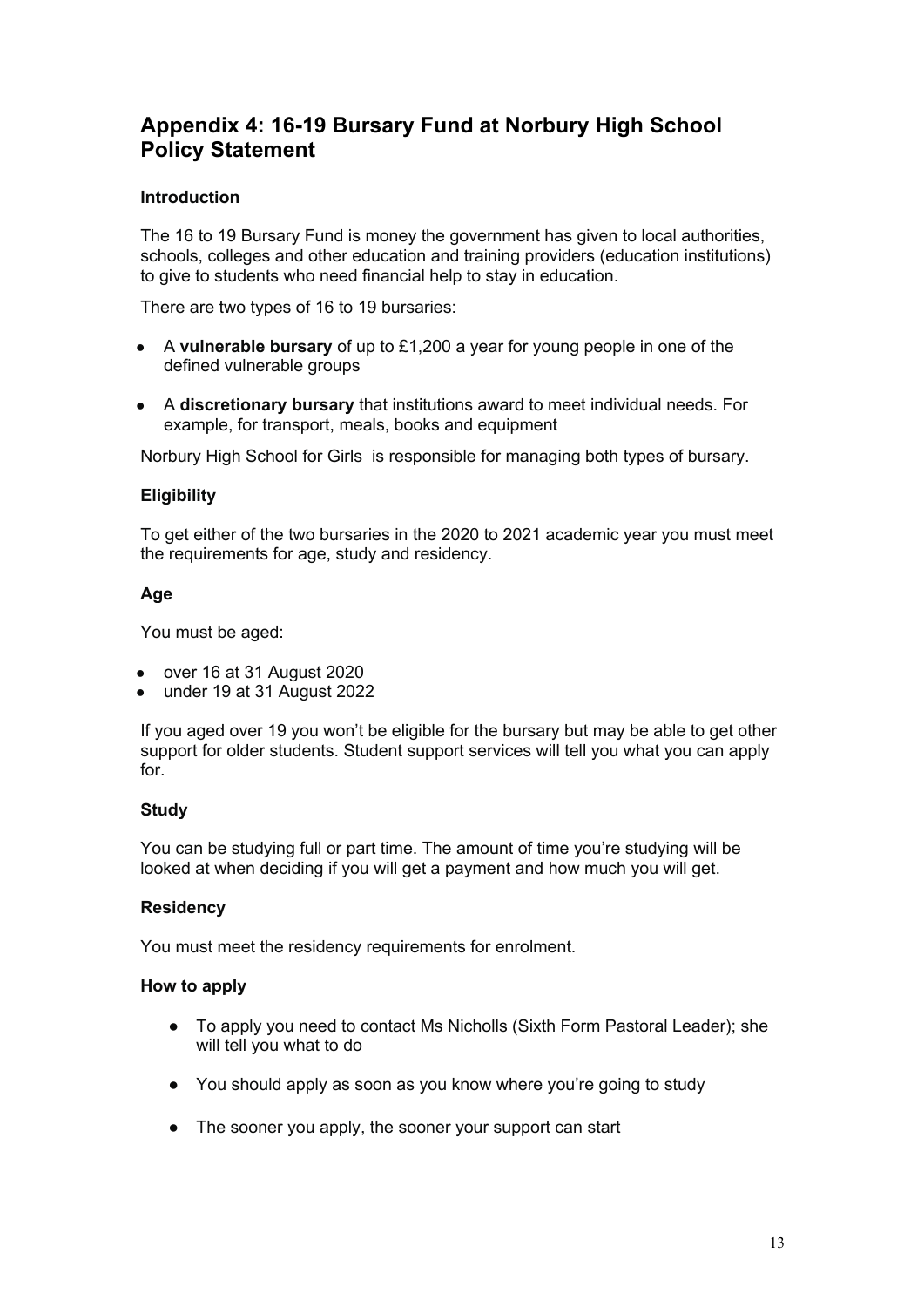## **Norbury High School Vulnerable Bursary**

If you are in one of the groups below, you can apply for a vulnerable bursary:

- in care
- care leaver
- getting Income Support or Universal Credit in place of Income Support in your own name
- getting Employment Support Allowance (or Universal Credit in place of ESA) and Disability Living Allowance or Personal Independence Payments in your own name

#### **How much will I get paid if I'm eligible?**

You could get up to £1,200 if you study full time for a minimum of 30 weeks. If your course is only for a few hours a week or less than 30 weeks, you will get less.

#### **Proving you are eligible for a vulnerable bursary**

Your institution will need proof you're eligible. This could be:

- a letter from your local authority showing you're in care or a care leaver
- a letter from the Department of Work and Pensions showing the benefits you get

You will need to reapply for either bursary at the start of year 13 in case your circumstances have changed.

#### **Benefits that qualify for a vulnerable bursary**

Benefits must be in your own name to get a vulnerable bursary.

If you don't get them in your name, you won't get a vulnerable bursary. Instead you may be able to apply for a discretionary bursary.

#### **Young Carer**

As a young carer you won't get a vulnerable bursary unless you fall into one of the other defined vulnerable groups; however, you can apply for help for a discretionary bursary from Norbury High School for Girls. Your institution should ensure the information you give them is used confidentially so you can talk to them about your caring responsibilities when you're applying for help.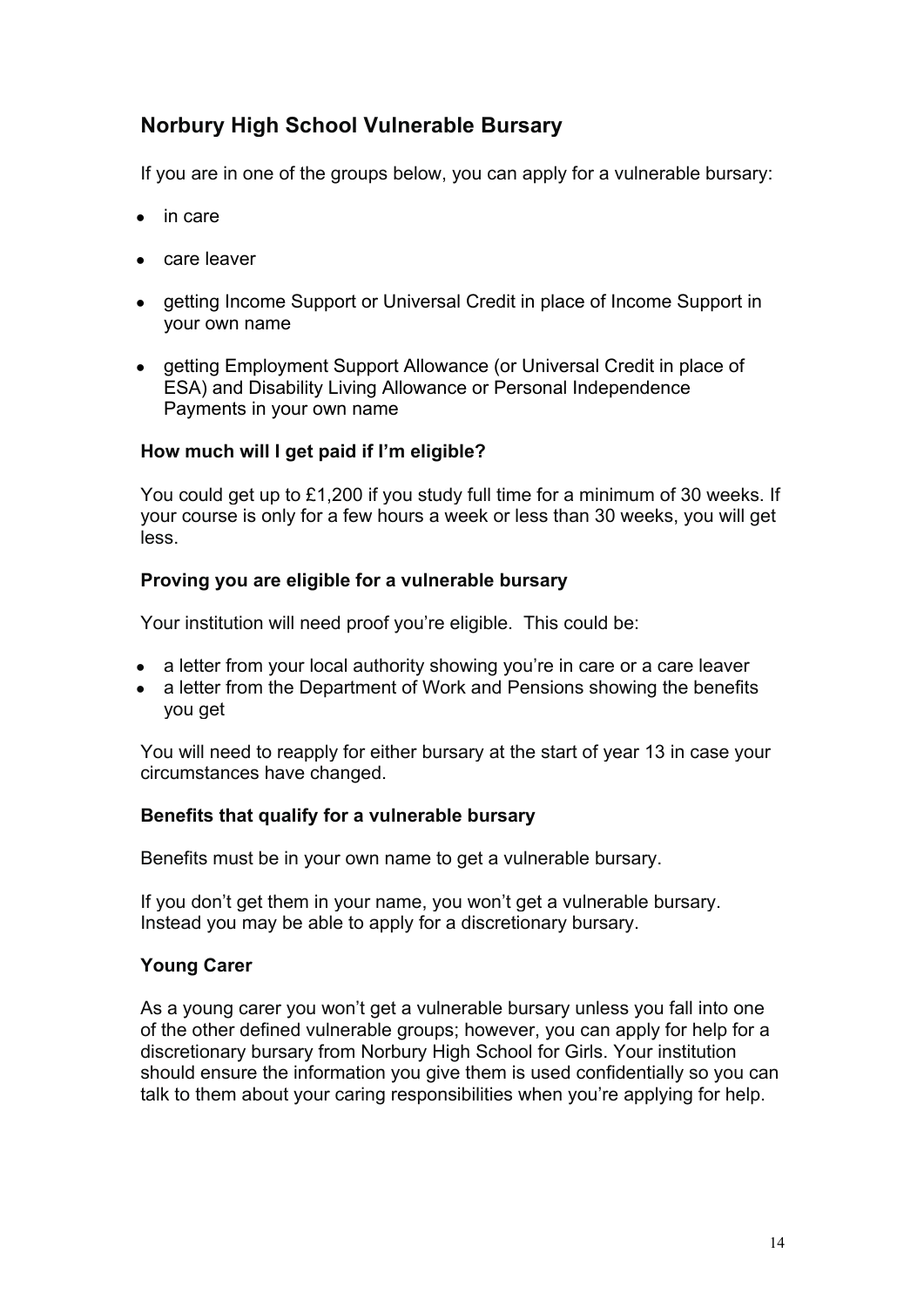#### **Young Parent**

If you're a young parent getting Income Support or Universal Credit in your own name you may get a vulnerable bursary. If you don't get a vulnerable bursary, you may be able to apply for a discretionary bursary from the school. You might also get help with childcare costs through Care to Learn.

## **Norbury High School Discretionary Bursary**

If you don't fall into one of the vulnerable groups but you still need financial help to stay in education you can apply for a discretionary bursary. You must be between 16 and 19 years old and in full or part-time further education.

We set eligibility criteria for the discretionary bursary because funds have to be directed towards students who need the most help to stay in education. We will decide who gets a bursary, how much, when it's paid and can specify what it should be spent on.

At Norbury High School for Girls these eligibility criteria are:

● Students with household incomes of less than £20,000 a year; the school asks for proof of income from working families, and from non-working families, evidence of household benefits

#### **OR:**

• Students who had or were entitled to free school meals in year 11\*

#### **OR:**

• Students who are entitled to free school meals in year 12\*

\*Students are asked to provide evidence of receipt of benefits in their household.

#### **Demonstrating your family's finances**

If you apply, we need to ask for evidence of your family's household income or benefit entitlement. Examples of supporting documents include:

- a letter from the Department of Work and Pensions showing receipt of benefits
- $\bullet$  a P60
- a Tax Credit Award Notice
- evidence of your family's annual income
- 3 months' worth of payslips or bank account statements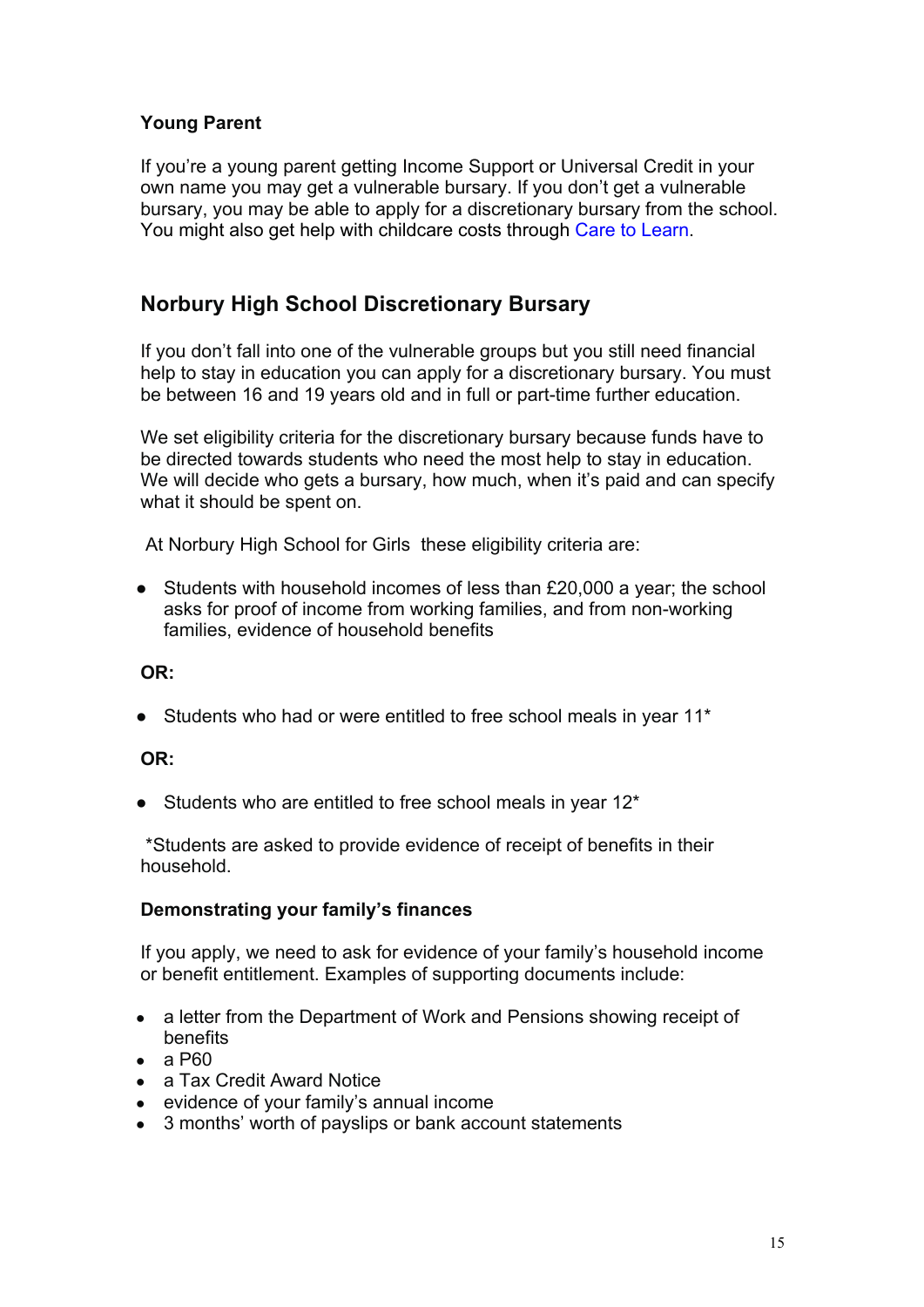You will need to reapply for either bursary at the start of year 13 in case your circumstances have changed.

#### **Need more help to stay in education?**

Norbury High School for Girls keeps some bursary funds to help students who need emergency help because their circumstances have changed. If your circumstances change, speak to Ms Nicholls straight away.

#### **Impact on DWP benefits**

Bursary fund payments don't affect your right to Department of Works and Pensions income-related benefits. They are paid directly to the student as well as other means tested benefits and don't affect them.

However, if you're getting Disability Living Allowance or Personal Independence Payments and Employment Support Allowance or Universal Credit, your parents can't get certain benefits for you like Child Benefit.

#### **How you'll be paid your bursary**

- We will purchase any educational resources you may require alternatively, you can purchase anything we feel meets the criteria and we will reimburse the sum on production of receipts.
- Your subsequent bursary payments will be paid into your bank account (if applicable) on condition of students meeting the 90% attendance benchmark
- In an emergency, it might be possible to issue a cash or cheque payment
- It might be paid 'in kind' which means instead of receiving money you could get a travel pass, meal vouchers or course equipment; you might get paid partly in money and partly in kind

If you have any questions about your payment you should talk to Ms Nicholls. This is because institutions are responsible for decisions regarding eligibility for the bursary fund as well as how much each student is awarded and when/if the payments will be made.

#### **Bank account**

If you're 16 years old you can open a basic bank account. This will allow BACS transfers (to enable payments to be made directly into your bank account) and allow you to withdraw money. If you can't open a bank account you will need to speak to student support services or your tutor to work out another way for you to receive payments.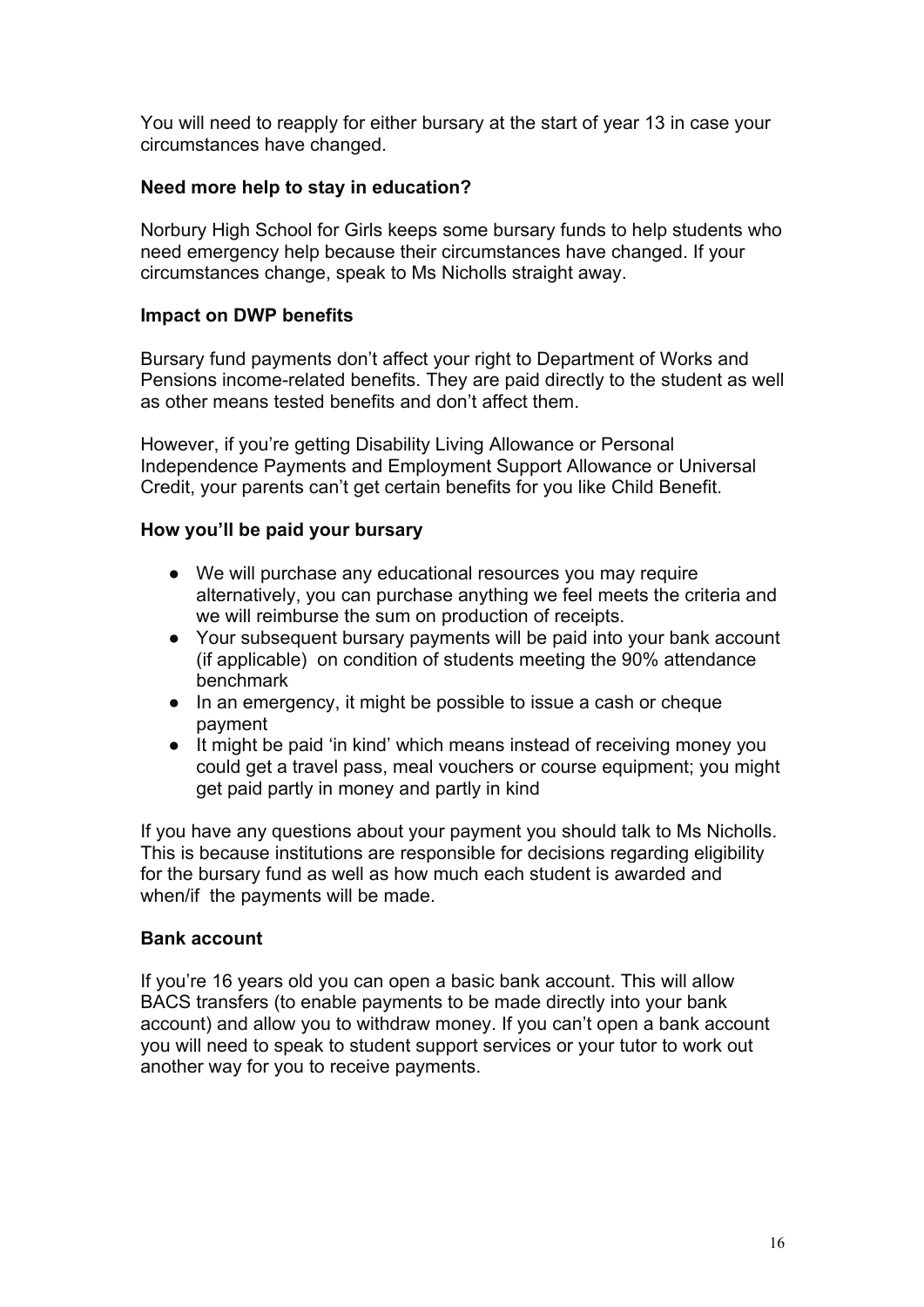## **Rules on payment**

#### **What the bursary is for**

As the bursary is to help pay for things you need to stay in education, institutions can determine what you should spend it on. They may also ask for receipts proving what you've spent it on.

#### **Attendance**

You will receive an initial bursary funding application form at the start of your course to pay for books, equipment and resources as long as you have demonstrated 90% or above attendance.

*Education institutions can set conditions on your bursary. These are rules you need to stick to so you can carry on getting support from the bursary fund. The conditions we set cover attendance. If you don't stick to this, your payments may be stopped.*

#### **Illness or absence**

If you're ill or are absent for another reason Norbury High School for Girls will tell you if this will affect your payments.

#### **Who will know you get a bursary**

Your application should be confidential. Norbury High School for Girls should make sure details of your bursary remain confidential.

#### **Declaration**

If you or your parents or carers give false or incomplete information on your bursary application you may be committing fraud. Details of your application may be passed to the Department for Education or the police. You and your parents or carers could be prosecuted. Norbury High School for Girls will ask you to pay back any payments you should not have had.

As part of the assessment of your application we may do sample checks. We could ask you for further evidence. If that evidence is not provided, or results in a lower award being due, we may stop payments and ask you to pay back any payments you should not have had.

#### **Fraudulent claim**

If you think someone has made a fraudulent claim please speak to Ms Nicholls in confidence.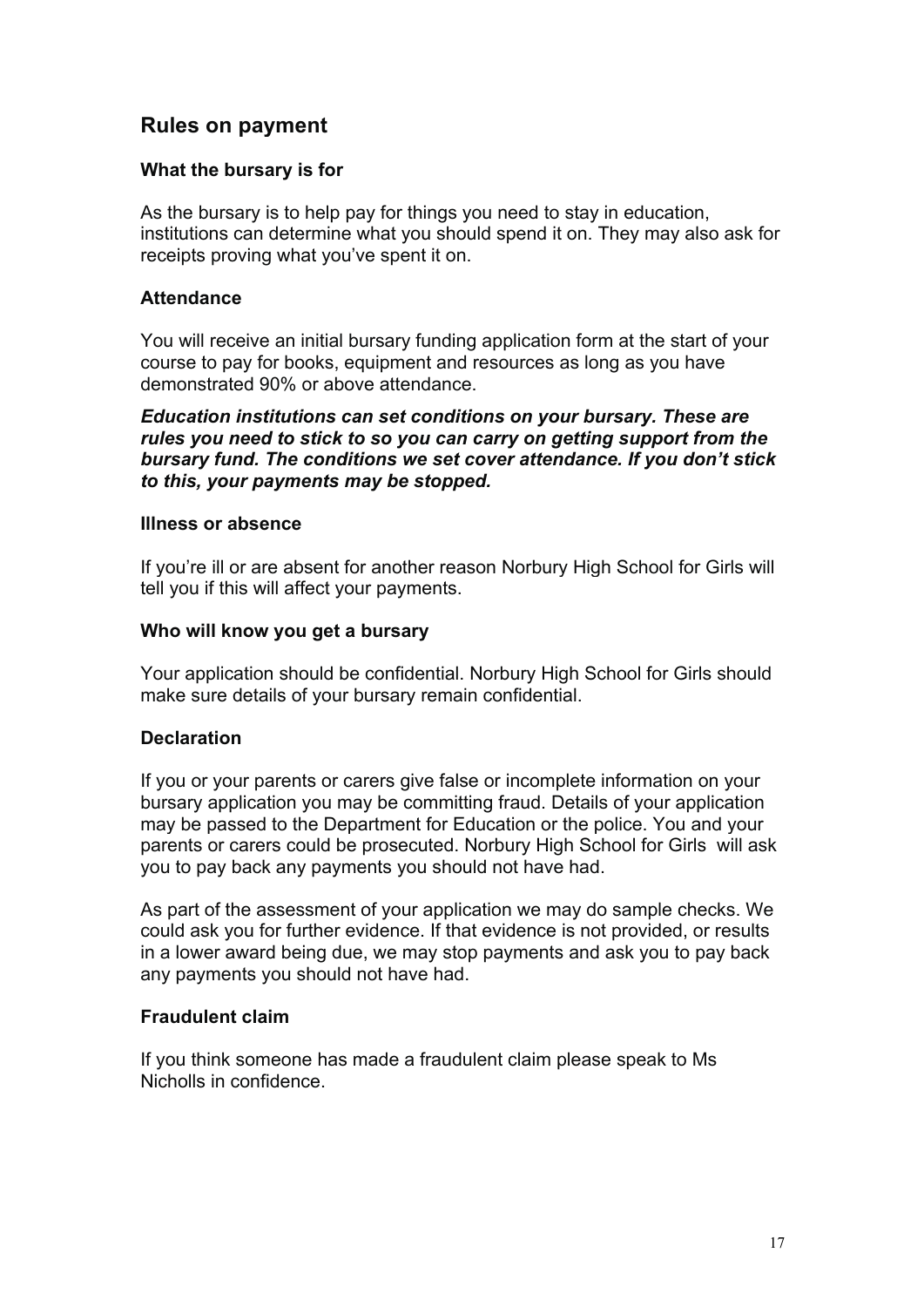#### **Complaints and questions**

If you've any problems with how the bursary is paid or other general questions you need to talk to Ms Nicholls.

#### **Institution not managing the bursary correctly**

If you feel we are not managing the bursary fund correctly you should talk to Ms Nicholls or you can make a formal complaint by using our formal complaints procedure.

#### **Notes on paying bursaries to eligible students**

- The discretionary bursary is intended to remove specific barriers to participation and so should be spent in a way that achieves this; Norbury High School for Girls can insist that students awarded bursary funds spend them on travel costs, meals during the day, equipment, or any other support that has been identified as necessary to enable the student to participate in education
- Norbury High School for Girls is free to decide how often both the vulnerable and discretionary bursary payments are made, taking into account the reason the bursary was awarded, the student's circumstances and local arrangements
- It is not recommended that large or lump sum bursary payments are made to students; evidence from the independent evaluation of the 16 to 19 Bursary Fund is that students prefer to receive resources rather than a cash payment.
- It is good practice to pay bursaries in kind rather than in cash where possible; this helps ensure that the bursary is spent for the reasons it was awarded and helps students to participate
- There are no restrictions on what in kind payments can be but they might include travel passes; vouchers or credits for meals; required books and essential equipment
- We can specify that students must return books and equipment at the end of their study programme to be used again by other students (where appropriate)
- If IT equipment a laptop or tablet, for example is necessary such that the student cannot complete the study programme without it, it can be purchased with bursary funds; IT equipment should be returned once the student has completed the study programme for re-use by another student; if keeping the laptop or tablet on campus is the best way of ensuring that this happens, we have the right to set this as a condition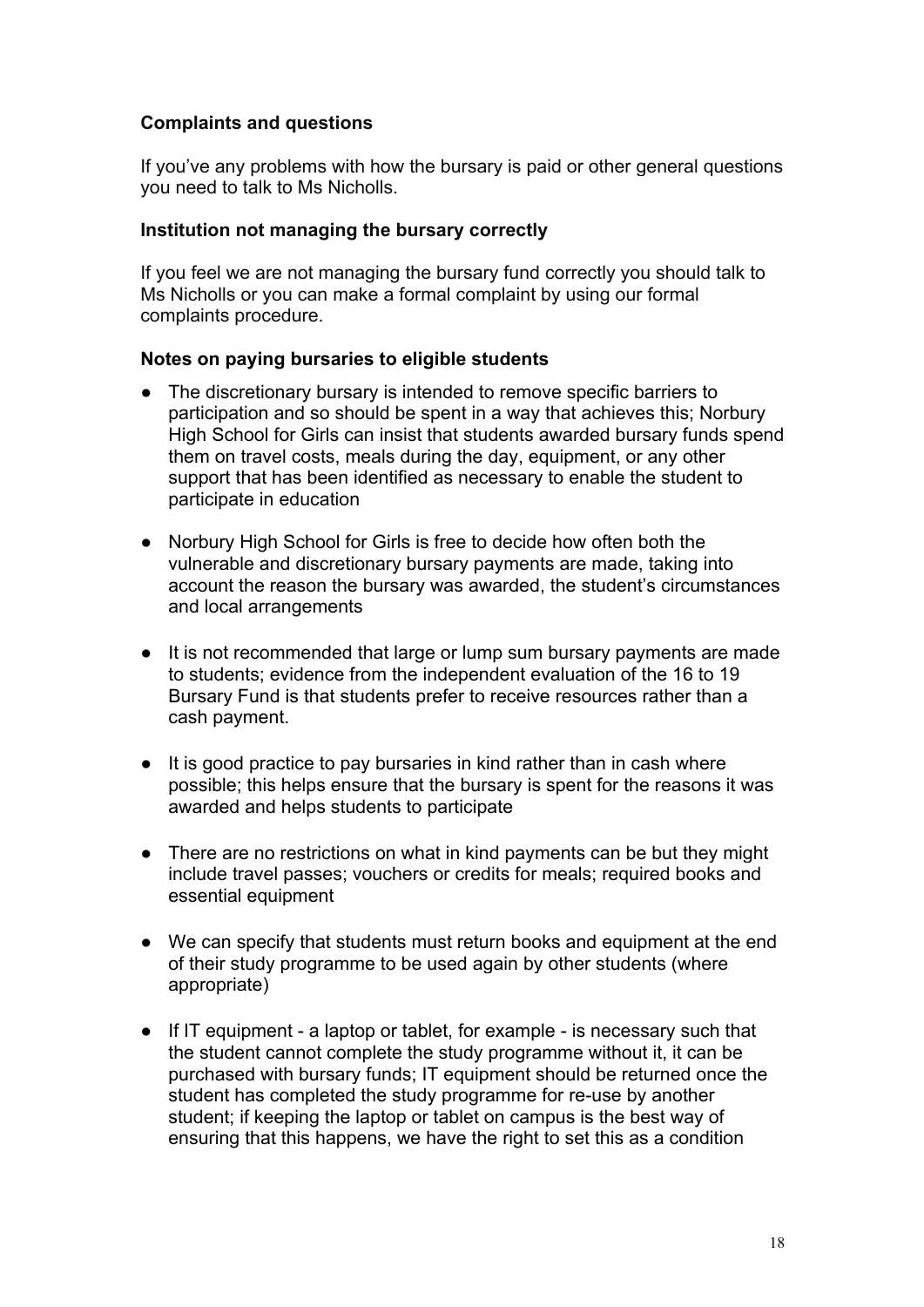- Where payments are made to students in the defined vulnerable groups the value of the payments and how these have been deducted from the £1,200 should be made clear to the student
- Where bursary payments are paid directly to the student it is good practice to pay by BACS transfer to their own bank account; basic bank accounts (which students can open at age 16) allow BACS transfers as well as allowing the student to withdraw money
- Bursary payments will not be paid into another person's account except in exceptional circumstances where a student is unable to administer their own account
- If a student is in one of the defined vulnerable groups and cannot manage their own funds Norbury High School for Girls will need to consider who will manage the bursary on the student's behalf
- Students and their families should direct all bursary payment queries including queries about bursary eligibility to Ms Nicholls

#### **Conditions for receiving bursary funding**

- Norbury High School for Girls has made receipt of a vulnerable or discretionary bursary conditional on the student meeting some agreed standards and at Norbury High School for Girls these relate to student attendance
- Norbury High School for Girls will ensure that the standards they set are clear, accessible and understood by students
- Evidence that a student has seen and agreed to the conditions for example, an agreement signed by the student and a signed declaration which forms part of Norbury High School for Girls 's bursary application form - should be retained for audit
- Where there are concerns with attendance it is good practice to talk to the student about the issue; we can withhold payments if a student does not meet agreed standards but we will always consider the individual circumstances of the student first
- Evidence from the independent evaluation of the 16 to 19 Bursary Fund identified some students who had been sanctioned to the extent that their bursary funding had been stopped for a whole term; this is not recommended as it can stop students attending and undermine the purpose of the Bursary Fund
- Norbury High School for Girls will consider the impact on attendance that might be caused by illness, caring responsibilities or other exceptional